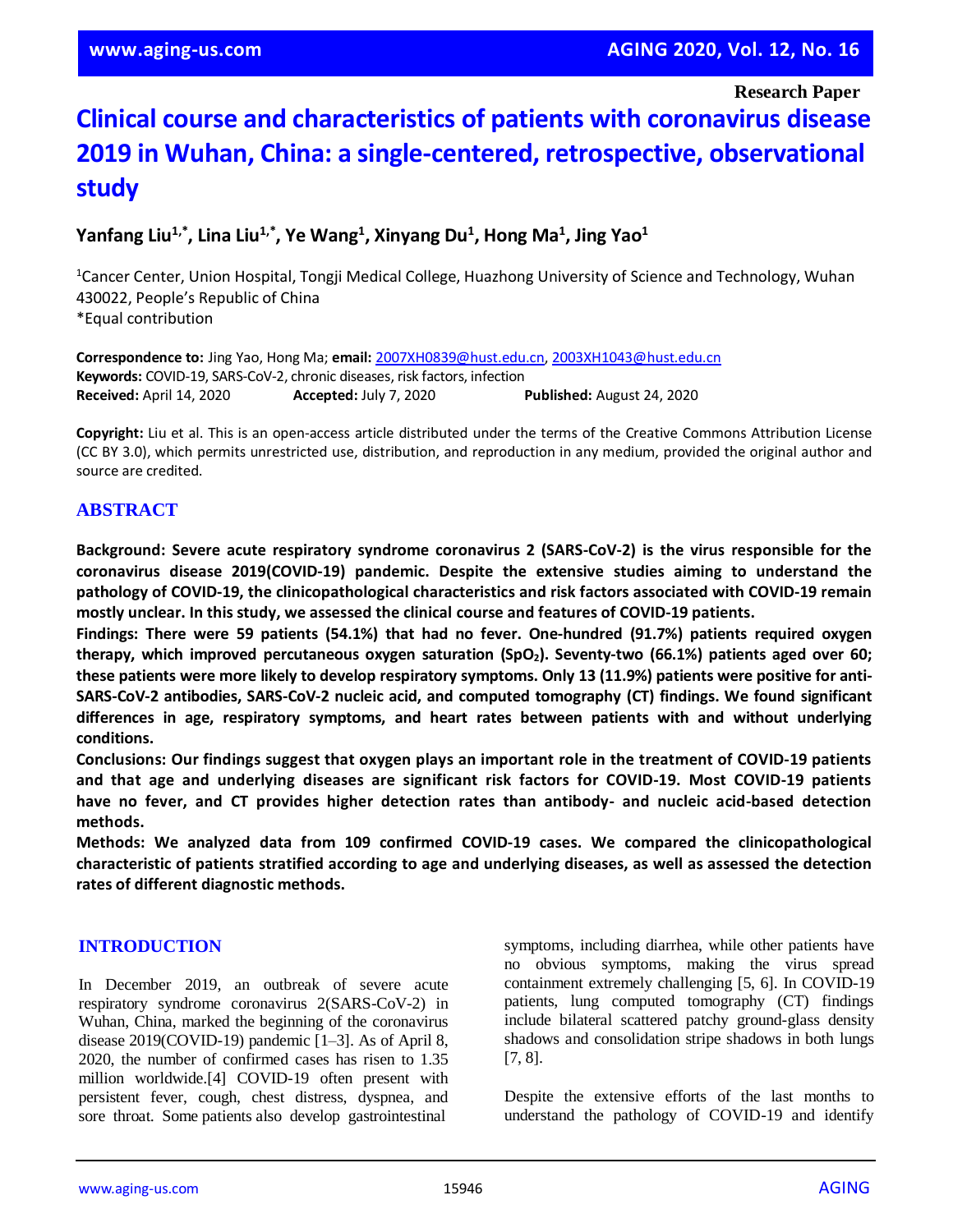therapeutic targets, the clinicopathological characteristics and risk factors associated with COVID-19 remain largely unclear. In this study, we investigated the clinicopathological characteristics and treatment outcomes in 109 patients diagnosed with COVID-19. The findings reported herein provide a better understanding of the clinical course, treatment efficacy, and risk factors in COVID-19 patients, providing a step forward toward the development of novel strategies to contain the pandemic.

# **RESULTS**

## **Patient demographics and characteristics**

In this study, we included 109 patients diagnosed with COVID-19 from February 13, 2020, to February 29, 2020, at Wuhan Union Hospital. The demographics and characteristics of these patients are summarized in Supplementary Table 1. The median age of all patients was 63 (range, 29-97), and 72 (66.1%) patients were aged over 60. There were 51 (46.8%) female patients and 58 (53.2%) male patients. Fourth-seven (43.1%) patients had chronic diseases. Among all patients, 100 (91.7%) required oxygen therapy, after which percutaneous oxygen saturation  $(SpO<sub>2</sub>)$  values returned to physiological levels  $(SpO<sub>2</sub> \ge 94$ %).

## **Clinical features**

The clinical features of COVID-19 patients are summarized in Supplementary Table 2. Common symptoms included increased heart rate  $(n = 57, 52.3\%)$ , cough (n = 56; 51.4%), mild fever  $(37.3^{\circ}C - 38^{\circ}C)$ , and chest tightness (n = 36; 33.0%); high fever (39 $\textdegree$ C-40 $\textdegree$ C) was observed in three patients (2.8%). Only 50 (45.9%) patients presented with fever, while the remaining 59 (54.1%) patients did not develop fever throughout the disease course. Among the patients who developed fever, the median body temperature was 37.8°C (ranges, 37.3°C -40°C), and the median fever duration was 2.5 days (ranges, 1-8 days). 95 (87.1%) patients presented with respiratory symptoms at the time of diagnosis, and in 31 (28.5%) patients, respiratory symptoms continued even after  $O_2$  supplement. Of the 47 (43.1%) patients who had chronic diseases, 41 (87.2%) had respiratory symptoms at the time of diagnosis, and 13 (31.7%) had respiratory symptoms after oxygen therapy. A total of 31 (28.4%) patients were diagnosed with abnormal  $SpO<sub>2</sub>$ ; in these patients,  $SpO<sub>2</sub>$  values returned to physiological levels after  $O_2$  supplement.

Among all patients with underlying diseases, 17 (36.2%) were  $O_2$  unsaturated on admission. The median age of patients with respiratory symptoms after oxygen therapy was 65.5 (ranges, 29-97), whereas the median age of patients without respiratory symptoms after  $O_2$ supplement was 62 (range, 29-91). The median age of patients with respiratory symptoms requiring oxygen therapy was 73 (range, 60-83), whereas that of patients not requiring oxygen therapy was 65 (range, 58-65) (Supplementary Table 1).

In this study, we also compared the demographics and clinical characteristics of patients with and without chronic diseases (Table 1). While the median age of patients with chronic diseases was 69 (range, 38-97), that of patients without underlying conditions was 60 (range, 29-91) (Table 1); this difference was statistically significant. Compared with patients with chronic diseases, respiratory symptoms were less frequent, and heart rates were lower in patients without underlying conditions (*P*<0.0284 and *P*<0.0001, respectively; Table 1). No significant differences in gender or other clinical characteristics were observed between patients with chronic diseases and those without chronic conditions (Table 1). Significant factors identified by univariate analyses (age, respiratory symptoms, and heart rate) were included in multivariate analyses; age and heart rate were identified as significant risk factors of chronic diseases (Table 1).

## **Laboratory parameters and imaging findings**

The results of laboratory examination and computed tomography (CT) in COVID-19 patients are shown in Figure 1 and Supplementary Table 3. Although 101 (92.6%) of the patients had positive CT findings, and 91 (83.5%) were positive for anti-SARS-CoV-2 antibodies, only 24 (22.0%) were positive for SARS-CoV-2 nucleic acid. Only 13 (11.9%) of the cases were positive for anti-SARS-CoV-2 antibodies, SARS-CoV-2 nucleic acid, and CT findings. Eighty-three (76.1%) cases were positive for both anti-SARS-CoV-2 antibodies and CT findings, and 18 (16.5%) were positive for SARS-CoV-2 nucleic acid and CT findings.

Eighty-two (75.3%) of the patients with anti-SARS-CoV-2 antibodies presented with respiratory symptoms at the time of diagnosis, whereas 9 (8.2%) had no respiratory symptoms at diagnosis (Table 2). Eighty-eight (80.7%) patients with CT findings had respiratory symptoms at the time of diagnosis, while 13 (11.9%) cases with CT findings had no respiratory symptoms at diagnosis. Importantly, the number of patients who had respiratory symptoms after oxygen therapy was lower among individuals with anti-SARS-CoV-2 antibodies and CT findings. Among the patients with anti-SARS-CoV-2 antibodies and who received  $O_2$  supplement, 24 (29.3%) had respiratory symptoms even after oxygen therapy. Additionally, among the patients with CT findings and who received  $O_2$  supplement, 27 (29.0%) had respiratory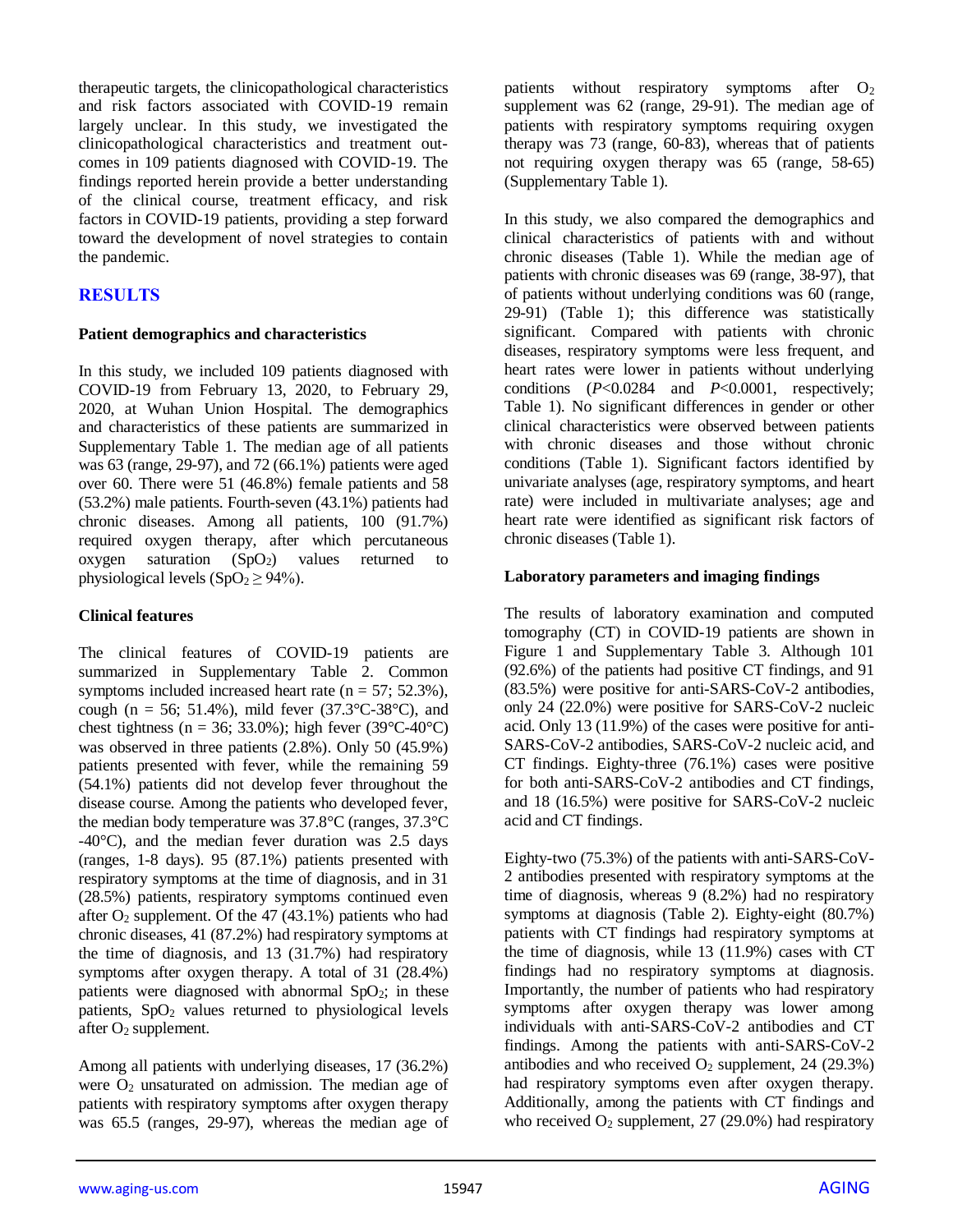|                                              | <b>All patients</b> | <b>Chronic</b><br>diseases | Non-chronic<br>diseases | <b>Univariate</b><br>P value | <b>Multivariate</b><br><b>P</b> value |  |
|----------------------------------------------|---------------------|----------------------------|-------------------------|------------------------------|---------------------------------------|--|
| <b>Sex</b>                                   | 109(100)            | 47(43.1)                   | 62(56.9)                |                              |                                       |  |
| Female                                       | 51(46.8)            | 20(18.3)                   | 31(28.4)                | 0.4403                       |                                       |  |
| Male                                         | 58(53.2)            | 27(24.6)                   | 31(28.4)                |                              |                                       |  |
| Age, median(range)                           | $63(29-97)$         | $69(38-97)$                | $60(29-91)$             | < 0.0001                     | < 0.0001                              |  |
| $\leq$ 39                                    | 6(5.5)              | 1(0.9)                     | 5(4.6)                  | 0.0061                       |                                       |  |
| 40-59                                        | 31(28.4)            | 7(6.4)                     | 24(22.0)                |                              |                                       |  |
| 60-79                                        | 56(51.4)            | 28(25.7)                   | 28(25.7)                |                              |                                       |  |
| $\geq 80$                                    | 16(14.6)            | 11(10.0)                   | 5(4.6)                  |                              |                                       |  |
| Initial respiratory symptoms <sup>a</sup>    |                     |                            |                         |                              |                                       |  |
| Yes                                          | 95(87.2)            | 41(37.6)                   | 54(49.5)                | 0.9831                       |                                       |  |
| N <sub>o</sub>                               | 14(12.8)            | 6(5.5)                     | 8(7.3)                  |                              |                                       |  |
| Respiratory symptoms after $O2$ supplement   |                     |                            |                         |                              |                                       |  |
| Yes                                          | 31(28.4)            | 18(16.5)                   | 23(21.1)                | 0.2676                       |                                       |  |
| N <sub>0</sub>                               | 69(63.3)            | 23(21.1)                   | 46(42.2)                |                              |                                       |  |
| Median temperature, °C                       | $37.2(36.6-40)$     | $37.2(36.6-39.8)$          | $37.2(36.8-40)$         | 0.6853                       |                                       |  |
| Initial median SpO2 value (%)                | 95(64-98)           | $95(91-97)$                | $102(86-135)$           | 0.4961                       |                                       |  |
| Median SpO2 value after O2 supplement<br>(%) | 98(96-100)          | 98(96-100)                 | 98(96-100)              | 0.9876                       |                                       |  |
| Median heart rate, beats per min             | $101(84-135)$       | $100(84-126)$              | 95(80-98)               | < 0.0001                     | < 0.0001                              |  |
| Median respiratory rate, breaths per min     | $22(20-34)$         | $22(20-34)$                | $21(20-28)$             | 0.0284                       |                                       |  |

Data are n (%), unless otherwise specified. Abbreviations: COVID-19, coronavirus disease 2019; SpO2, Percutaneous oxygen saturation;  $O<sub>2</sub>$ , oxygen.

aincluding cough, sore throat, short of breath, chest tightness, expectoration and dyspnea.

symptoms after oxygen therapy. However, among the patients with positive SARS-CoV-2 RT-PCR results, respiratory symptoms continued after oxygen therapy in 12 (52.2%) of them.

# **DISCUSSION**

SARS-CoV-2 is the third coronavirus discovered so far; it is considerably more infectious than SARS-CoV and MERS-CoV [9–12], leading to the rapid spread of COVID-19 across almost every country [13, 14]. In this study, we reported on the clinicopathological characteristics and clinical course of 109 COVID-19 patients. The median age was 63 (ranges 29-97), and 72 (66.1%) patients aged over 60. Forty-seven (43.1%) patients had underlying conditions. Among all patients, 100 (91.7%) received oxygen therapy, after which  $SpO<sub>2</sub>$ values returned to physiological levels, suggesting that O<sup>2</sup> supplementation played an important role in improving the condition of patients infected with SARS- $CoV-2.$ 

Interestingly, more than half of the patients (54.1%) did not develop fever, in contrast to the study by Goyal P et al., which reported that 77.1% of patients had a fever [15]. Interestingly, Zhiliang Hu et al. reported that only 20.8% of COVID-19 patients developed fever [16], highlighting the high variation in the symptoms of COVID-19 across cohorts. We believe that the fact that SARS-CoV-2 has been circulating for more than half a year has contributed to the attenuation of the symptoms caused by the virus. Additionally, as some COVID-19 patients remain asymptomatic, routine testing using antibody detection tests, nucleic acid testing, and chest CT, should be implemented in every country to contain the pandemic. Among patients who had a fever, the median body temperature was 37.8°C, and the median duration of the fever was 2.5 days; therefore, SARS-CoV-2 infection screening solely by measuring body temperature is insufficient. Additionally, a few patients did not have respiratory symptoms on admission but developed such symptoms later during the disease course. This finding highlights the need for early thorough clinical examination, CT scan, and laboratory testing in suspected cases. Moreover, self-isolation for at least 14 days is crucial for the prevention of community spread of SARS- $CoV-2.$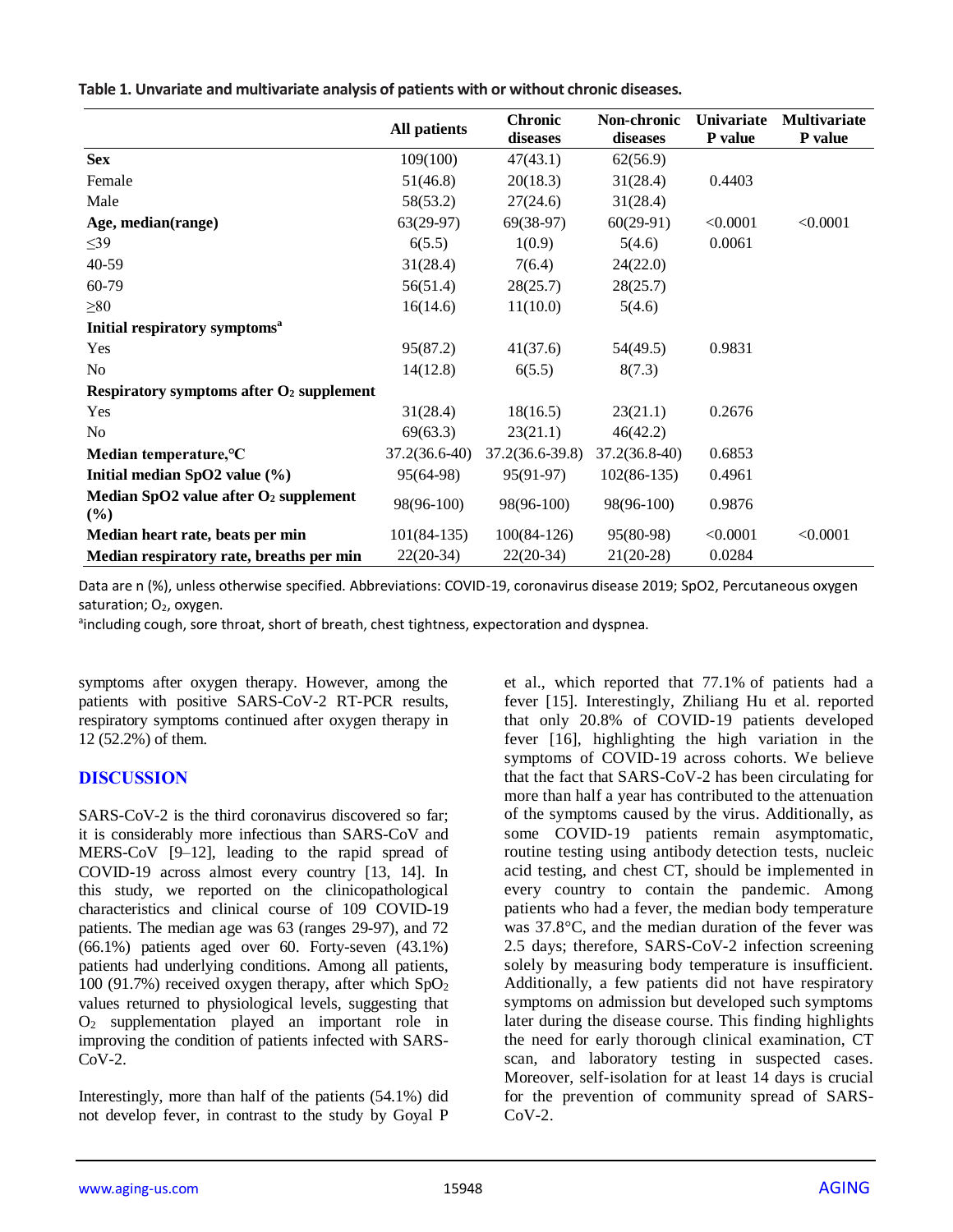In our cohort, more than half of COVID-19 patients were elderly (over 60 years old), consistent with findings from previous studies [1, 17]; hence, we conclude that elderly patients are more likely to be infected with SARS-CoV-2 and that strict measures should be implemented to prevent the spear of the virus in the elderly. Our findings also revealed that people over 60 years old were more likely to develop respiratory symptoms, including abnormal SpO2, compared with younger individuals. Furthermore, the elderly were less likely to improve after oxygen therapy, further supporting the need for close monitoring of COVID-19 patients aged more than 60. We observed significant differences in age, respiratory symptoms, and heart rates between patients with chronic diseases and those without underlying conditions, suggesting that these factors may indicate the presence of chronic diseases.

It has been reported that patients with underlying diseases were more likely to contract SARS-CoV-2 [17, 18]. In this study, we found that 43.1% of the patients

had chronic diseases. After oxygen therapy, the respiratory symptoms continued in one-third of the patients with underlying conditions. However,  $SpO<sub>2</sub>$ returned to the physiological levels in all patients after oxygen therapy, pinpointing the importance of  $O_2$ supplement for the treatment of COVID-19 patients with underlying conditions.

The combination of laboratory examination and CT scans plays an important role in the diagnosis of COVID-19. In this cohort, although 92.6% of patients received CT-based diagnosis, and 83.5% were positive for anti-SARS-CoV-2 antibodies, only 22.0% of them were positive for SARS-CoV-2 nucleic acid. Importantly, only 11.9% of the patients were positive for anti-SARS-CoV-2 antibodies, SARS-CoV-2 nucleic acid, and CT diagnosis. Previous studies have shown that some COVID-19 patients were negative for anti-SARS-CoV-2 antibodies and viral nucleic acid at early stages [19]. CT provided a higher detection rate than laboratory examination, highlighting the importance of CT imaging to confirm SARS-CoV-2 infection.



**Figure 1. Venn diagram showing the laboratory parameters and CT findings in COVID-19 patients.** AB (+), positive antibody assay; AB (-), negative antibody assay; AB (0), antibody assay was not performed; RT-PCR (+), positive RT-PCR assay; RT-PCR (-), negative RT-PCR assay; RT-PCR (0), RT-PCR assay was not performed; CT (+), positive CT diagnosis; CT (-), negative CT diagnosis; CT (0), CT was not performed.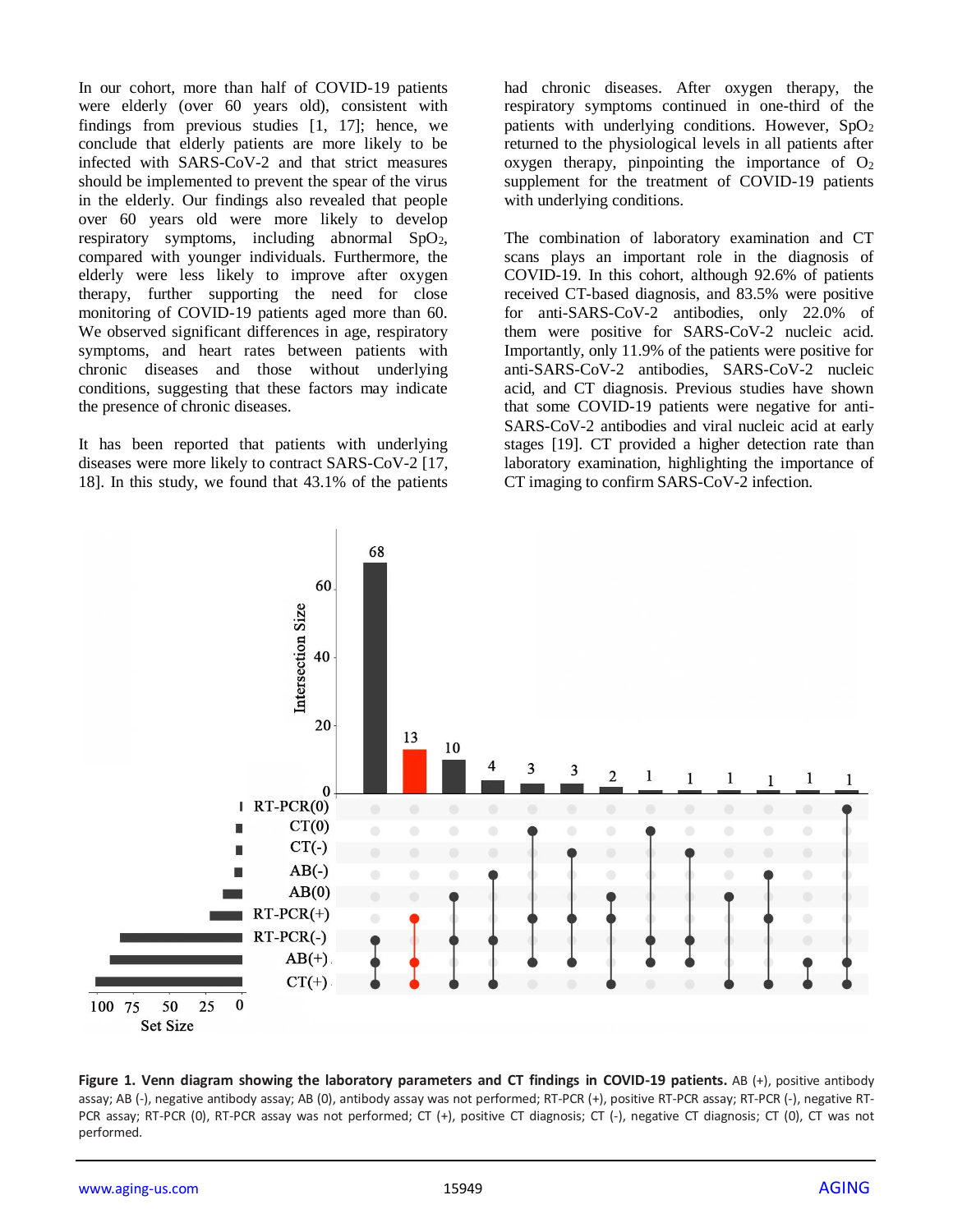#### **Table 2. Examinations and clinical symptoms of patients with COVID-19.**

|                              | All<br>patients | <b>Initial respiratory</b><br>symptoms <sup>a</sup> |          | <b>Initial SpO2</b><br>value $(\% )$ |          | Supplemental<br>$\mathbf{O}_2$ |                        | <b>Respiratory</b><br>symptoms after<br>$O2$ supplement |                     | SpO2 value after<br>$O2$ supplement<br>$\frac{9}{6}$ |      | <b>Respiratory</b><br>symptoms<br>without $O2$<br>supplement |        | SpO <sub>2</sub> value<br>without $O2$<br>supplement<br>$(\%)$ |      |
|------------------------------|-----------------|-----------------------------------------------------|----------|--------------------------------------|----------|--------------------------------|------------------------|---------------------------------------------------------|---------------------|------------------------------------------------------|------|--------------------------------------------------------------|--------|----------------------------------------------------------------|------|
|                              |                 | <b>Yes</b>                                          | No.      | ≥94                                  | $94$     | Yes                            | $\mathbf{N}\mathbf{0}$ | Yes                                                     | N <sub>0</sub>      | $\geq 94$                                            | $94$ | Yes                                                          | No.    | $\geq 94$                                                      | $94$ |
| Antibody assay <sup>b</sup>  |                 |                                                     |          |                                      |          |                                |                        |                                                         |                     |                                                      |      |                                                              |        |                                                                |      |
| Positive                     | 91(83.5)        | 82(75.3)                                            | 9(8.2)   | 68(62.4)                             | 23(21.1) | 82(75.3)                       | 9(8.2)                 | 24(22.0)                                                | 58(53.2)            | 82(75.3)                                             | 0(0) | 1(0.9)                                                       | 8(7.3) | 9(8.2)                                                         | 0(0) |
| Negative                     | 5(4.6)          | 3(2.8)                                              | 2(1.8)   | 3(2.8)                               | 2(1.8)   | 5(4.6)                         | 0(0)                   | 1(0.9)                                                  | 4(3.7)              | 5(4.6)                                               | 0(0) | 0(0)                                                         | 0(0)   | 0(0)                                                           | 0(0) |
| Not performed                | 13(11.9)        | 10(9.1)                                             | 3(2.8)   | 7(6.4)                               | 6(5.5)   | 13(11.9)                       | 0(0)                   | 6(5.5)                                                  | 7(6.4)              | 13(11.9)                                             | 0(0) | 0(0)                                                         | 0(0)   | 0(0)                                                           | 0(0) |
| $RT$ -PCR assay <sup>c</sup> |                 |                                                     |          |                                      |          |                                |                        |                                                         |                     |                                                      |      |                                                              |        |                                                                |      |
| Positive                     | 24(22.0)        | 22(20.2)                                            | 2(1.8)   | 17(15.5)                             | 7(6.4)   | 23(21.1)                       | 1(0.9)                 |                                                         | 12(11.0) 11(10.1)   | 23(21.1)                                             | 0(0) | 0(0)                                                         | 1(0.9) | 1(0.9)                                                         | 0(0) |
| Negative                     | 84(77.1)        | 72(66.1)                                            | 12(11.0) | 60(55.0)                             | 24(22.1) | 76(69.7)                       | 8(7.3)                 |                                                         | $19(17.4)$ 57(52.3) | 76(69.7)                                             | 0(0) | 1(0.9)                                                       | 7(6.4) | 8(7.3)                                                         | 0(0) |
| Not performed                | 1(0.9)          | 1(0.9)                                              | 0(0)     | 1(0.9)                               | 0(0)     | 1(0.9)                         | 0(0)                   | 0(0)                                                    | 1(0.9)              | 1(0.9)                                               | 0(0) | 0(0)                                                         | 0(0)   | 0(0)                                                           | 0(0) |
| CT diagnosis                 |                 |                                                     |          |                                      |          |                                |                        |                                                         |                     |                                                      |      |                                                              |        |                                                                |      |
| Positive                     | 101(92.6)       | 88(80.7)                                            | .3(11.9) | 72(66.1)                             | 29(26.6) | 93(85.3)                       | 8(7.3)                 | 27(24.8)                                                | 66(60.6)            | 93(85.3)                                             | 0(0) | 1(0.9)                                                       | 7(6.4) | 8(7.3)                                                         | 0(0) |
| Negative                     | 4(3.7)          | 3(2.8)                                              | 1(0.9)   | 3(2.8)                               | 1(0.9)   | 3(2.8)                         | 1(0.9)                 | 2(1.8)                                                  | 1(0.9)              | 3(2.8)                                               | 0(0) | 0(0)                                                         | 1(0.9) | 1(0.9)                                                         | 0(0) |
| Not performed                | 4(3.7)          | 4(3.7)                                              | 0(0)     | 3(2.8)                               | 1(0.9)   | 4(3.7)                         | 0(0)                   | 2(1.8)                                                  | 2(1.8)              | 4(3.7)                                               | 0(0) | 0(0)                                                         | 0(0)   | 0(0)                                                           | 0(0) |

Data are n (%), unless otherwise specified. Abbreviations: COVID-19, coronavirus disease 2019; SpO2, Percutaneous oxygen saturation; O<sub>2,</sub> oxygen.

a including cough, sore throat, short of breath, chest tightness, expectoration and dyspnea; <sup>b</sup>Anti-SARS-CoV-2 antibody assay; c SARS-CoV-2 RT-PCR assay.

There are several limitations to this study. First, the patient cohort consisted of only 109 cases, but the patients' characteristics were similar to those in previous studies [1, 6, 18]. Second, we did not test for hematological indicators of heart, liver, and kidney function. Additionally, we did not assess for important observation indexes, such as clinical outcomes, medication plans, living conditions, and less common symptoms, which might be vital for clinical decision making and outcome prediction.

In conclusion, our findings suggest that oxygen therapy plays an important role in the treatment of COVID-19 patients. Old age and underlying diseases are the main risk factors of SARS-CoV-2 infection; therefore, the elderly and individuals with chronic diseases should be closely monitored after contracting the virus. Most COVID-19 patients have no fever; hence, thorough clinical examination, CT, and laboratory examination are pivotal for COVID-19 diagnosis. Additionally, the detection rate of CT is superior to anti-SARS-CoV-2 antibody testing and SARS-CoV-2 RT-PCR; thus, CT imaging should be implemented in the clinical practice to confirm SARS-CoV-2 infection.

# **MATERIALS AND METHODS**

## **Study design and participants**

In this study, we analyzed data from 109 COVID-19 patients admitted to the Wuhan Union Hospital in Hubei, China, from February 13, 2020, to February 29, 2020, according to the WHO Interim Guidelines [20]. The study was approved by the Ethics Committee of Wuhan Union Hospital. Informed consent was provided by all patients.

#### **Data collection**

We collected the following data from 109 patients diagnosed with SARS-CoV-2 infection: age, gender, respiratory symptoms (fever, cough, dyspnea, chest tightness, sore throat), vital signs at admission (temperature, heart rate, respiratory rate,  $SpO<sub>2</sub>$ ), chronic medical history (chronic heart disease, coronary heart disease, hypertension, hyperlipidemia, diabetes), treatment  $(O_2$  therapy), respiratory symptoms after treatment (fever, cough, dyspnea, chest tightness, sore throat),  $SpO<sub>2</sub>$  after treatment, presence of anti-SARS-CoV-2 antibodies, SARS-CoV-2 RT-PCR assay results, and CT findings. Continuous variables were expressed as medians and ranges, whereas categorical variables were expressed as numbers and percentages (%).

#### **Statistical analysis**

Differences among groups were analyzed using Fisher's exact test,  $\chi^2$  test, univariate analysis, and multivariate analysis according to the type of data. Statistical analyses were conducted using GraphPad Prism 8.0 and TBtools software. *P*-values <0.05 were considered statistically significant.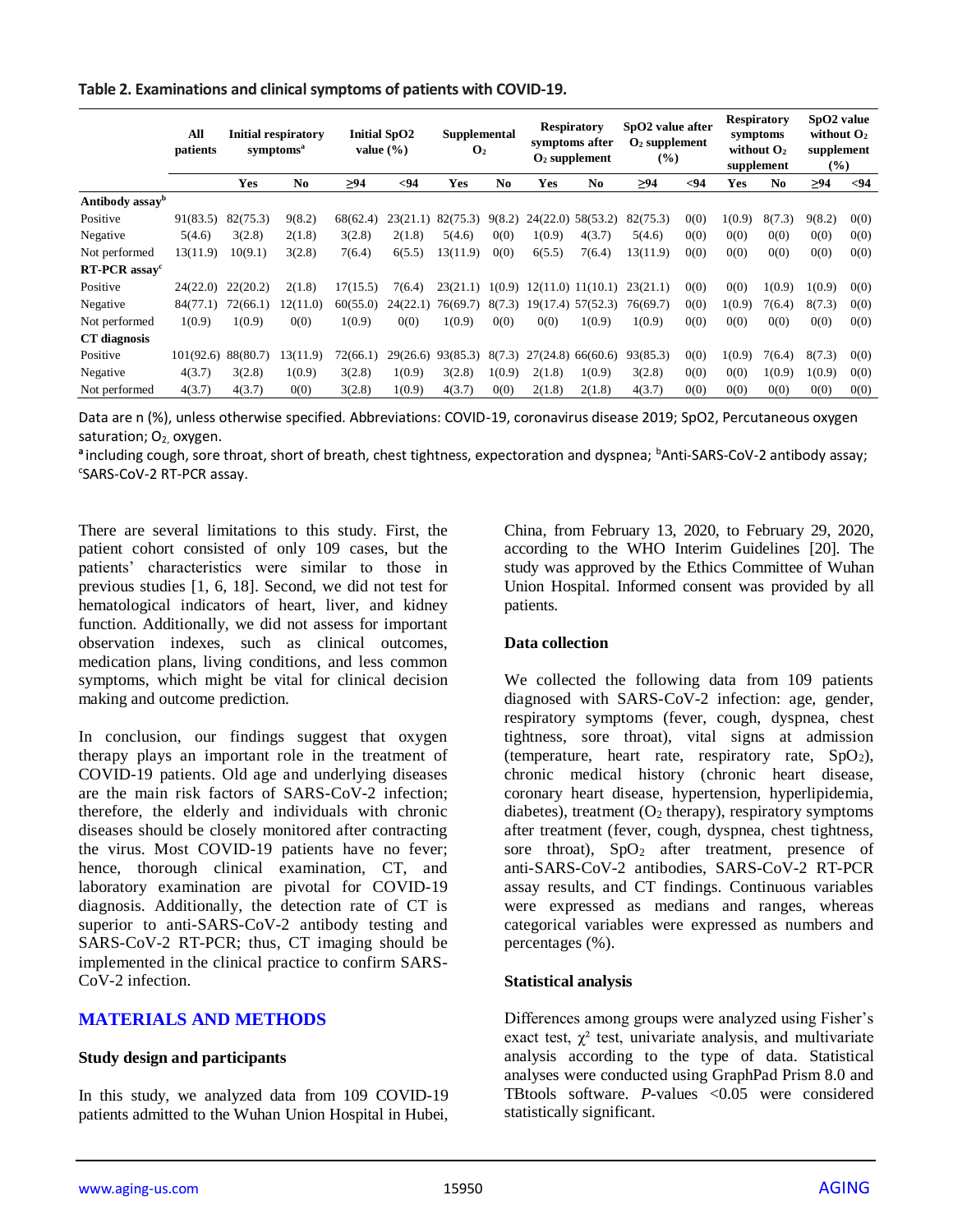## **Abbreviations**

COVID-19: coronavirus disease 2019; SARS-CoV-2: severe acute respiratory syndrome coronavirus 2; CT: computed tomography;  $O_2$ : oxygen; RT-PCR: real-time quantitative polymerase chain reaction; MERS: Middle East respiratory syndrome;  $SpO<sub>2</sub>$ : percutaneous oxygen saturation.

# **AUTHOR CONTRIBUTIONS**

Lina Liu and Jing Yao collected the data. Yanfang Liu, Ye Wang, and Xinyang Du summarized and analyzed all data. Yanfang Liu and Lina Liu drafted the manuscript. Jing Yao and Hong Ma revised the final manuscript.

## **ACKNOWLEDGMENTS**

We thank all the patients involved in this study. We also thank all front-line medical workers for their efforts and courage during the outbreak of COVID-19.

# **CONFLICTS OF INTEREST**

The authors declare no conflicts of interest.

## **FUNDING**

This work was supported by the Joint Fund of Wuhan Union Hospital (No.02.03.2019-95).

## **REFERENCES**

- 1. Yang X, Yu Y, Xu J, Shu H, Xia J, Liu H, Wu Y, Zhang L, Yu Z, Fang M, Yu T, Wang Y, Pan S, et al. Clinical course and outcomes of critically ill patients with SARS-CoV-2 pneumonia in Wuhan, China: a single-centered, retrospective, observational study. Lancet Respir Med. 2020; 8:475–81. [https://doi.org/10.1016/S2213-2600\(20\)30079-5](https://doi.org/10.1016/S2213-2600(20)30079-5) PMID[:32105632](https://pubmed.ncbi.nlm.nih.gov/32105632)
- 2. Chen N, Zhou M, Dong X, Qu J, Gong F, Han Y, Qiu Y, Wang J, Liu Y, Wei Y, Xia J, Yu T, Zhang X, Zhang L. Epidemiological and clinical characteristics of 99 cases of 2019 novel coronavirus pneumonia in Wuhan, China: a descriptive study. Lancet. 2020; 395:507–13. [https://doi.org/10.1016/S0140-6736\(20\)30211-7](https://doi.org/10.1016/S0140-6736(20)30211-7) PMID[:32007143](https://pubmed.ncbi.nlm.nih.gov/32007143)
- 3. Zhu N, Zhang D, Wang W, Li X, Yang B, Song J, Zhao X, Huang B, Shi W, Lu R, Niu P, Zhan F, Ma X, et al, and China Novel Coronavirus Investigating and Research Team. A novel coronavirus from patients with pneumonia in China, 2019. N Engl J Med. 2020; 382:727–33.

<https://doi.org/10.1056/NEJMoa2001017> PMI[D:31978945](https://pubmed.ncbi.nlm.nih.gov/31978945)

- 4. WHO. Coronavirus disease (COVID-19) outbreak situation. 2020. [https://www.who.int/emergencies/](https://www.who.int/emergencies/diseases/novel-coronavirus-2019) [diseases/novel-coronavirus-2019.](https://www.who.int/emergencies/diseases/novel-coronavirus-2019)
- 5. Ye G, Pan Z, Pan Y, Deng Q, Chen L, Li J, Li Y, Wang X. Clinical characteristics of severe acute respiratory syndrome coronavirus 2 reactivation. J Infect. 2020; 80:e14–17. <https://doi.org/10.1016/j.jinf.2020.03.001> PMI[D:32171867](https://pubmed.ncbi.nlm.nih.gov/32171867)
- 6. Xu X, Yu C, Qu J, Zhang L, Jiang S, Huang D, Chen B, Zhang Z, Guan W, Ling Z, Jiang R, Hu T, Ding Y, et al. Imaging and clinical features of patients with 2019 novel coronavirus SARS-CoV-2. Eur J Nucl Med Mol Imaging. 2020; 47:1275–80. <https://doi.org/10.1007/s00259-020-04735-9> PMI[D:32107577](https://pubmed.ncbi.nlm.nih.gov/32107577)
- 7. Zheng J. SARS-CoV-2: an emerging coronavirus that causes a global threat. Int J Biol Sci. 2020; 16:1678–85. <https://doi.org/10.7150/ijbs.45053> PMI[D:32226285](https://pubmed.ncbi.nlm.nih.gov/32226285)
- 8. Lo IL, Lio CF, Cheong HH, Lei CI, Cheong TH, Zhong X, Tian Y, Sin NN. Evaluation of SARS-CoV-2 RNA shedding in clinical specimens and clinical characteristics of 10 patients with COVID-19 in macau. Int J Biol Sci. 2020; 16:1698–707. <https://doi.org/10.7150/ijbs.45357> PMI[D:32226287](https://pubmed.ncbi.nlm.nih.gov/32226287)
- 9. Huang C, Wang Y, Li X, Ren L, Zhao J, Hu Y, Zhang L, Fan G, Xu J, Gu X, Cheng Z, Yu T, Xia J, et al. Clinical features of patients infected with 2019 novel coronavirus in Wuhan, China. Lancet. 2020; 395:497–506. [https://doi.org/10.1016/S0140-6736\(20\)30183-5](https://doi.org/10.1016/S0140-6736(20)30183-5) PMI[D:31986264](https://pubmed.ncbi.nlm.nih.gov/31986264)
- 10. Young BE, Ong SW, Kalimuddin S, Low JG, Tan SY, Loh J, Ng OT, Marimuthu K, Ang LW, Mak TM, Lau SK, Anderson DE, Chan KS, et al, and Singapore 2019 Novel Coronavirus Outbreak Research Team. Epidemiologic features and clinical course of patients infected with SARS-CoV-2 in Singapore. JAMA. 2020; 323:1488–94. <https://doi.org/10.1001/jama.2020.3204> PMI[D:32125362](https://pubmed.ncbi.nlm.nih.gov/32125362)
- 11. Park SE. Epidemiology, virology, and clinical features of severe acute respiratory syndrome -coronavirus-2 (SARS-CoV-2; coronavirus disease-19). Clin Exp Pediatr. 2020; 63:119–24. <https://doi.org/10.3345/cep.2020.00493> PMI[D:32252141](https://pubmed.ncbi.nlm.nih.gov/32252141)
- 12. Fung SY, Yuen KS, Ye ZW, Chan CP, Jin DY. A tug-of-war between severe acute respiratory syndrome coronavirus 2 and host antiviral defence: lessons from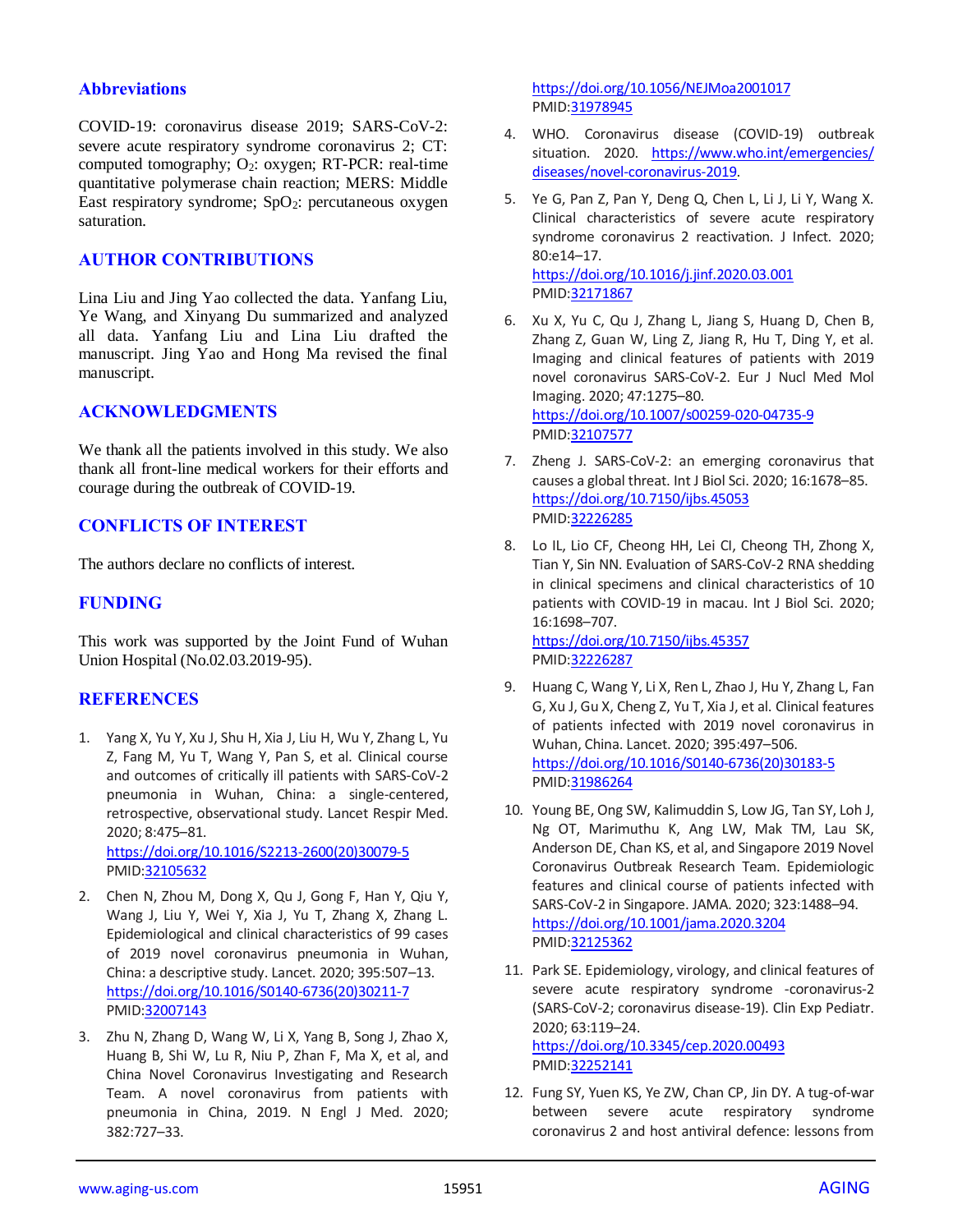other pathogenic viruses. Emerg Microbes Infect. 2020; 9:558–70.

<https://doi.org/10.1080/22221751.2020.1736644> PMID[:32172672](https://pubmed.ncbi.nlm.nih.gov/32172672)

13. Lai CC, Shih TP, Ko WC, Tang HJ, Hsueh PR. Severe acute respiratory syndrome coronavirus 2 (SARS-CoV-2) and coronavirus disease-2019 (COVID-19): The epidemic and the challenges. Int J Antimicrob Agents. 2020; 55:105924. <https://doi.org/10.1016/j.ijantimicag.2020.105924>

PMID[:32081636](https://pubmed.ncbi.nlm.nih.gov/32081636)

- 14. Ghinai I, McPherson TD, Hunter JC, Kirking HL, Christiansen D, Joshi K, Rubin R, Morales-Estrada S, Black SR, Pacilli M, Fricchione MJ, Chugh RK, Walblay KA, et al, and Illinois COVID-19 Investigation Team. First known person-to-person transmission of severe acute respiratory syndrome coronavirus 2 (SARS-CoV-2) in the USA. Lancet. 2020; 395:1137–44. [https://doi.org/10.1016/S0140-6736\(20\)30607-3](https://doi.org/10.1016/S0140-6736(20)30607-3) PMID[:32178768](https://pubmed.ncbi.nlm.nih.gov/32178768)
- 15. Goyal P, Choi JJ, Pinheiro LC, Schenck EJ, Chen R, Jabri A, Satlin MJ, Campion TR Jr, Nahid M, Ringel JB, Hoffman KL, Alshak MN, Li HA, et al. Clinical characteristics of covid-19 in new york city. N Engl J Med. 2020; 382:2372–74. <https://doi.org/10.1056/NEJMc2010419> PMID[:32302078](https://pubmed.ncbi.nlm.nih.gov/32302078)
- 16. Hu Z, Song C, Xu C, Jin G, Chen Y, Xu X, Ma H, Chen W, Lin Y, Zheng Y, Wang J, Hu Z, Yi Y, Shen H. Clinical

characteristics of 24 asymptomatic infections with COVID-19 screened among close contacts in nanjing, China. Sci China Life Sci. 2020; 63:706–11. <https://doi.org/10.1007/s11427-020-1661-4> PMI[D:32146694](https://pubmed.ncbi.nlm.nih.gov/32146694)

- 17. CDC. Groups at Higher Risk for Severe Illness. 2020. [https://www.cdc.gov/coronavirus/2019-ncov/](https://www.cdc.gov/coronavirus/2019-ncov/need-extra-precautions/groups-at-higher-risk.html) [need-extra-precautions/](https://www.cdc.gov/coronavirus/2019-ncov/need-extra-precautions/groups-at-higher-risk.html)
- 18. Yu J, Ouyang W, Chua ML, Xie C. SARS-CoV-2 transmission in patients with cancer at a tertiary care hospital in Wuhan, China. JAMA Oncol. 2020; 6:1108–10. <https://doi.org/10.1001/jamaoncol.2020.0980> PMID[:32211820](https://pubmed.ncbi.nlm.nih.gov/32211820)
- 19. Pan Y, Long L, Zhang D, Yuan T, Cui S, Yang P, Wang Q, Ren S. Potential false-negative nucleic acid testing results for severe acute respiratory syndrome coronavirus 2 from thermal inactivation of samples with low viral loads. Clin Chem. 2020; 66:794–801. [https://doi.org/10.1093/clinch](https://doi.org/10.1093/clinchem/hvaa091)em/ hvaa091 PMID[:32246822](https://pubmed.ncbi.nlm.nih.gov/32246822)
- 20. WHO. Clinical management of severe acute respiratory [infection when COVID-19 is](https://www.who.int/publications-detail/clinical-management-of-severe-acute-respiratory-infection-when-novel-coronavirus-(ncov)-infection-is-suspected)  [suspected. 2020; https://www.who.int/](https://www.who.int/publications-detail/clinical-management-of-severe-acute-respiratory-infection-when-novel-coronavirus-(ncov)-infection-is-suspected) [publications-detail/clinical-management-of-severe](https://www.who.int/publications-detail/clinical-management-of-severe-acute-respiratory-infection-when-novel-coronavirus-(ncov)-infection-is-suspected)acute-respiratory-infection-when-novel-coronavirus- (ncov)-infection-is-suspected.